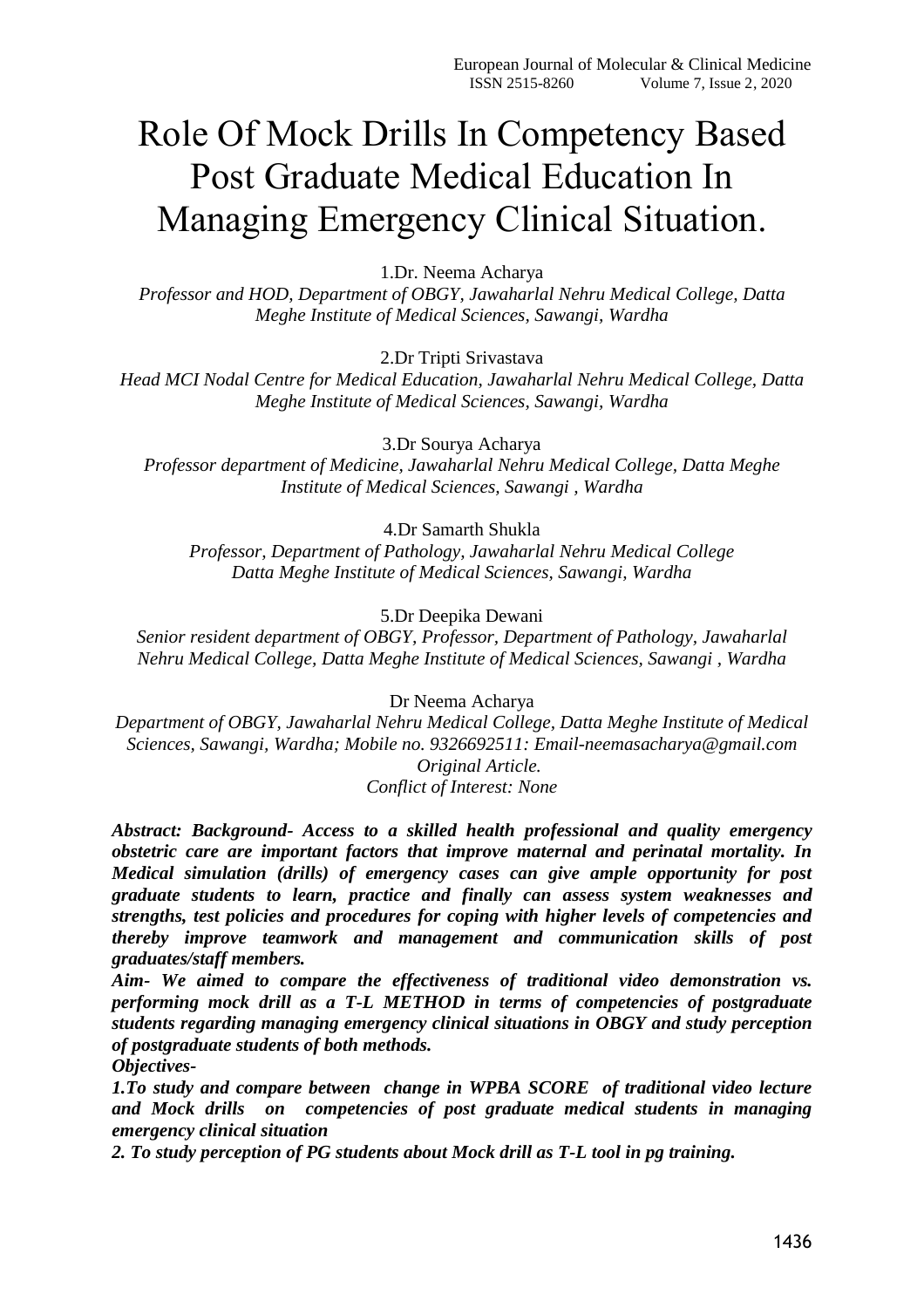*Result-There was significant difference in change in WPBA score of traditional video lecture and that of Mock drills on competencies of post graduate medical students in managing emergency clinical situation. The perception of PG students about Mock drill as T-L tool in pg training was good in terms of their confidence level for management of eclampsia.*

*Conclusion- The improvement in WPBA score of mock drills is much better than that seen after video sessions on skill based competencies of post graduate medical students in managing emergency clinical situation. The higher level domain score improved with higher scores competencies improved the change in skill based competency assessment score was much more after mock drill than that after video session. The perceptions of students regarding their confidence level in diagnosing and managing improved more after Mock drill especially in psychomotor and affective domains.*

*Keywords- Competency, Mock Drill, Emergency, Medical education, WPBA Score*

## **INTRODUCTION**

In competency-based education, there is a strong focus on outcomes and professional performance. Typically, holistic tasks are used to train, practice and assess the defined outcomes or competencies. Most of the medical universities as tertiary health care centers the post graduate students are the primary doctors are these emergencies as 1st respondents. Most of these students learn to manage obstetric emergencies with traditional teaching that is mainly discipline based and knowledge oriented. They learn with experience from their seniors and mistakes/deficiencies that happen while managing real emergencies teaching. Outcome of any obstetric emergency is affected by prompt and appropriate care by experienced staff and as first respondents, competency of postgraduate students plays an important role in effective management of these clinical situations. Given that most units will manage only few cases a year, this experience may not be adequate (1).

Access to a skilled health professional and quality emergency obstetric care are important factors that improve maternal and perinatal mortality. In Medical simulation (drills) of emergency cases can give ample opportunity for post graduate students to learn, practice and finally can assess system weaknesses and strengths, test policies and procedures for coping with higher levels of competencies and thereby improve teamwork and management and communication skills of post graduates/staff members.

Simulations involving team based work and management can be especially effective in improving communication and coordination among team members (pg students) and thereby there competencies (2).

As mentioned by RCOG, Emergency obstetric skills and drills training is mandatory in all departments and delivered locally. These simulation learning sessions can finally improve patient safety and can detect undermining factors affecting competencies and help in reducing them. (3). Still simulation based learning is not major part of post graduate curriculum. Hence in present study we aim to evaluate the effect of simulation based teaching on higher skills when compared to traditional video lecture based training. Most of the postgraduate (PG) training in our set up is discipline based .The students generally learn from didactic lectures, group discussions seminars, at the most by video lectures and video demonstration. To manage any catastrophic natural emergency to be managed effectively and promptly the care takers need to be competent in all domains which they can acquire with actual practice on simulated scenarios or and drills that they perform. Mock drills are useful for training both doctors and midwives to manage obstetric crises. Simulation has potential to be used to rate technical skills and behavioral performance during the management of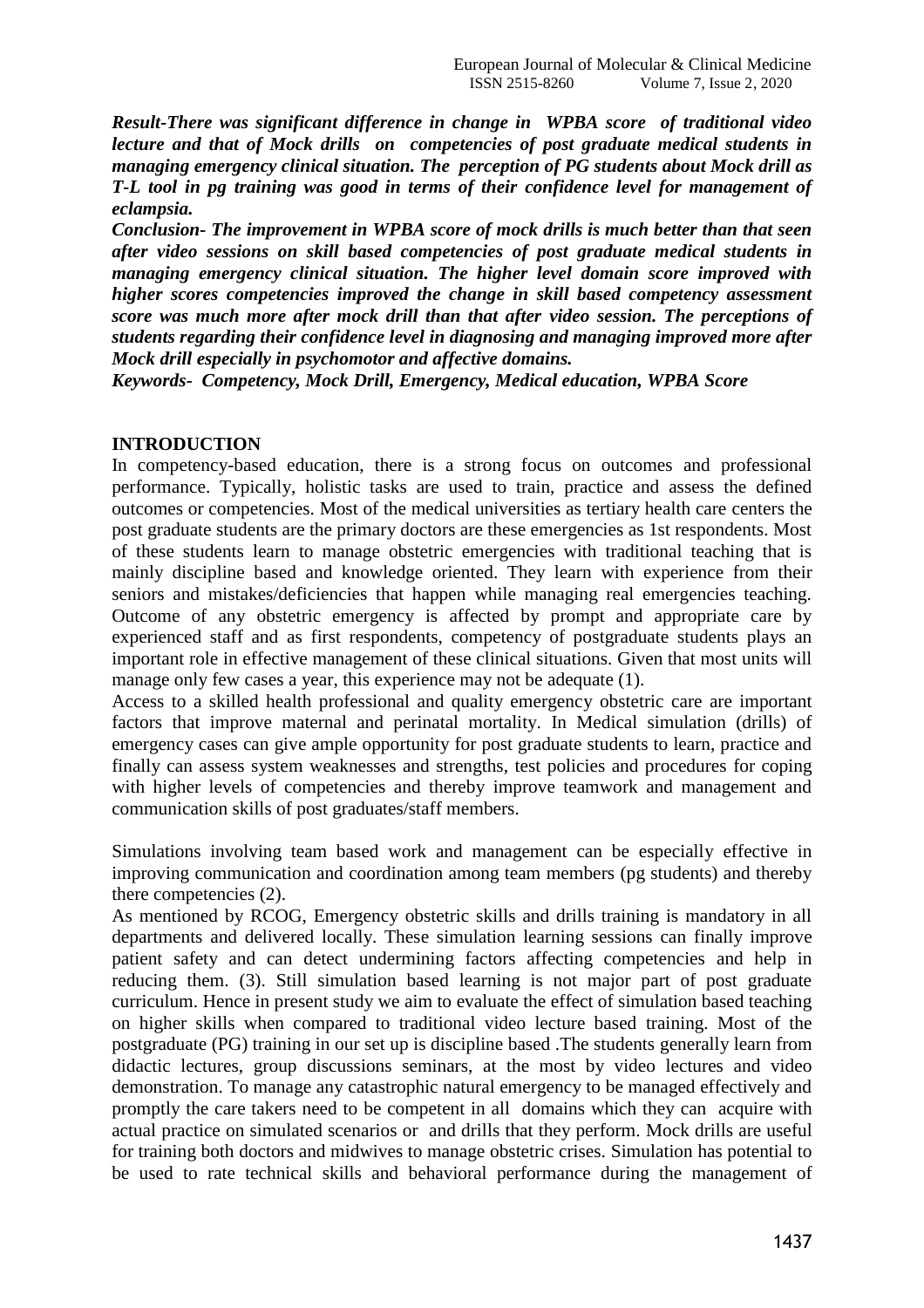emergencies, suggesting a role for this tool as both teaching learning and evaluation tool in a risk management.(4)

Simulation is a generic term that refers to an artificial representation of a real world process to achieve educational goals through experiential learning. Simulation based medical education is defined as any educational activity that utilizes simulation aides to replicate clinical scenarios. Although medical simulation is relatively new, simulation has been used for a long time in other high risk professions such as aviation.

Apart from acquiring skills these medical simulation/ mock drills of emergency cases can teach, assess system weaknesses and strengths and test policies and procedures for coping with emergencies. They also have potential to improve teamwork and communication skills of post graduates/staff members. Mock Drills can be especially effective in improving communication and coordination among team members/pg students/staff nurses. As states by Chacko Simulation-based medical education by using best practices and curriculum mapping is need of the hour to maximize educational benefits in the context of shift toward competency-based medical education(1)

Obstetric and neonatal emergencies are rare events. As a result, providers have few real-time opportunities to practice the necessary clinical, teamwork and communication skills shown to improve outcomes during such emergencies. Traditional training approaches– including didactic sessions, manuals, and guidelines—have not been shown to improve adoption of evidence-based practice.(5) Also as advised by Royal College of Obstetricians and Gynaecology (RCOG) emergency obstetric skills and drills training should be practiced in all departments and delivered locally. These courses are evolving to include human factors training to improve patient safety and can reinforce how undermining is perceived within teams and how it can be reduced. Drills and simulation exercises should be reinforced and encouraged as improved teamwork is unquestionably a side effect of rehearsal, endorsing that sustained repeated practice is essential for expertise. (3). Still Mock drills are not included routinely or as basic TL tool or evaluation tool in terms of WPBA tool in OBGY Post graduate course curricula world over. Hence we aim to study effectiveness of Mock drills on competencies of PG students of OBGY when compared to traditional video based lectures,

# **METHODOLOGY**

STUDY TYPE- QUASI EXPERIMENTAL PILOT STUDY

STUDY SETTING- Study was conducted in department of OBGY DMIMSU under guidance of MCI nodal center DMIMSDU.

STUDY DURATION- It was done for a period of 6 months from October 2018 To March2019

SAMPLE SIZE-18 post graduate students

Ethical committee clearance was obtained .Written informed consent was taken from participating students

PARTICIPANTS-

36 Post graduate students of department of OBGY divided in two allocated groups of 18 each.

Group 1- Video lecture used as T-L method

Group 2- MOCK drill used as T-L method

A) WPBA (OSCE)

B) Self-efficiency assessment questionnaire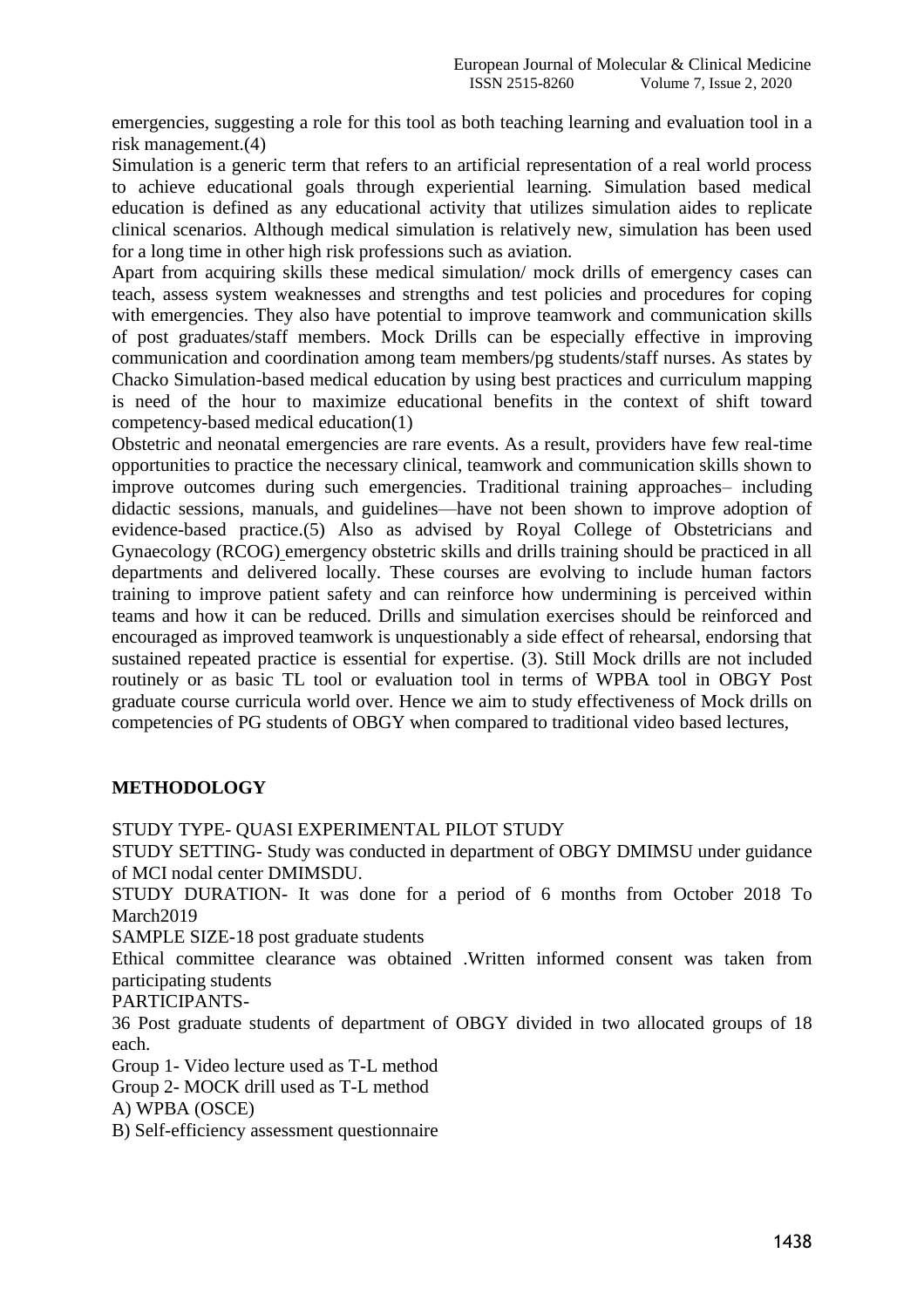1. Workplace based assessment of post graduate students for participating (postgraduate) students was done by single professor blinded for the intervention by using a standardized assessment sheet to assess competencies (checklist) – OSCE

2. Self-efficiency Assessment Scale Based On Badura Model(6) –validated questionnaire which was answered/ filled by PG students

(Both validated by subject expert and expert from nodal center)

(Scenario for this research was- Eclampsia drill)-

Evaluators (PG guide) was sensitized about the whole project and method of pretest and posttest evaluation but was blinded for the type intervention for posttest. Pretest (wpba) and student's [perception of management of eclampsia was taken was taken before the intervention.

We conducted vedio lecture session for group 1 and Mock drill session for group 2 with participant students. WPBA was by evaluators was done after two session each. The results after vedio session and mock drill session were then compared for significance in difference.

Video session and Mock drill were conducted as per the guidelines given by Royal College of Obstetricians and Gynecologists (RCOG).



## **RESULTS**-

The study was conducted in a period of two months in department of OBGY under guidance of nodal center (MCI) DMIMSU. There were 36 participants - post graduate students of department of OBGY.

TABLE 1 WPBA –Comparison of mean scores of pretsest and post test after vdeo session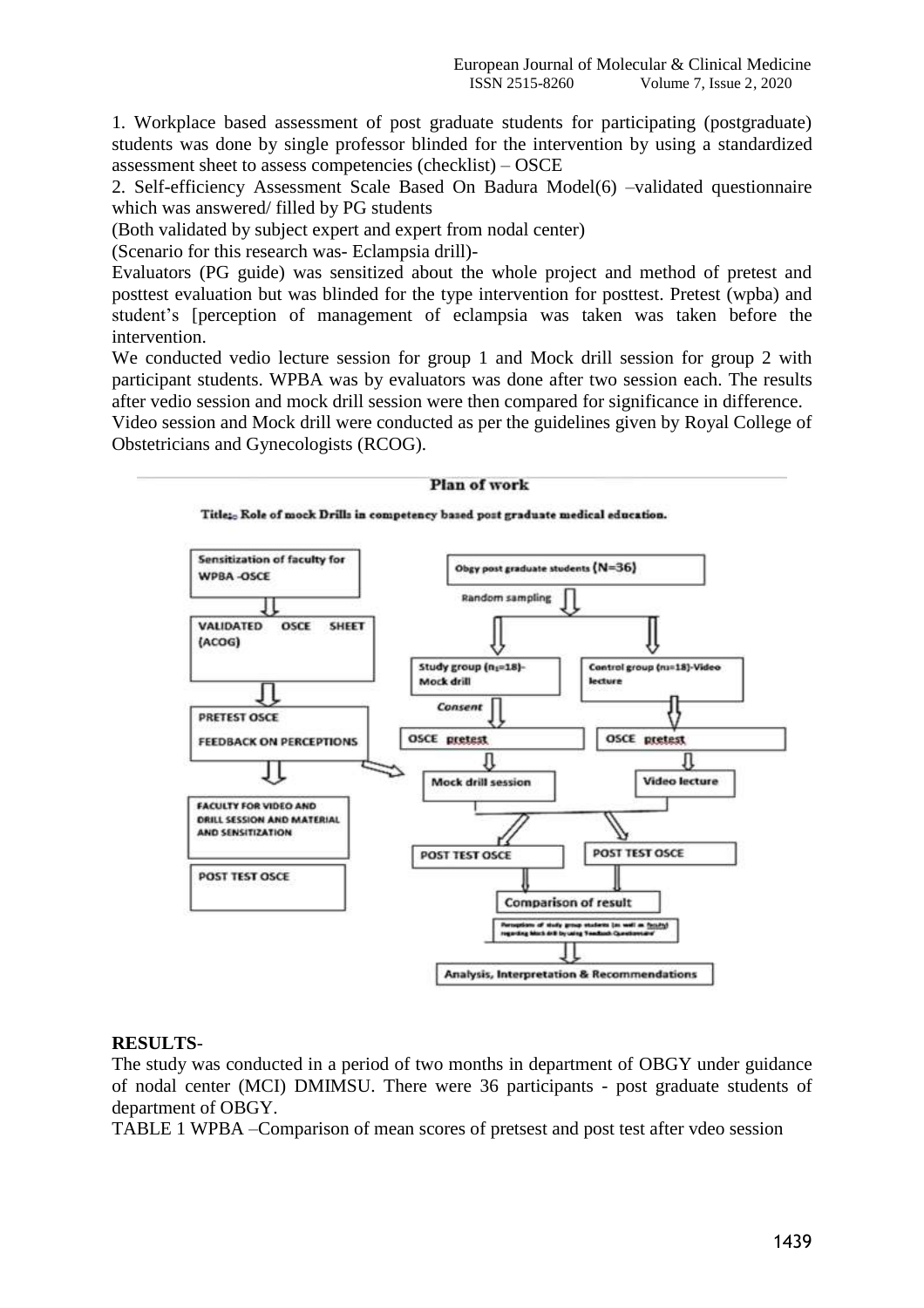| Variable                     | PRETEST SCORE | <b>SESSION</b><br><b>POST</b><br><b>VIDEO</b><br><b>SCORE</b> | P value |
|------------------------------|---------------|---------------------------------------------------------------|---------|
|                              | Mean(SD)      | Mean(SD)                                                      |         |
| of<br>Knowledge<br>eclampsia | 7.72(0.46)    | 10(0.0)                                                       | 1.000   |
| History taking skill         | 8(0.0)        | 10(0.0)                                                       | 1.000   |
| <b>Examination skill</b>     | 5.94(1.05)    | 6.44(0.51)                                                    | 0.206   |
| lab tests                    | 8.11(0.32)    | 10(0.0)                                                       | 1.000   |
| Anticonvulsant t/t           | 4.66(0.97)    | 6.38(0.97)                                                    | 0.010   |
| Antihypertensive t/t         | 4.55(1.04)    | 6.38(0.97)                                                    | 0.015   |
| Emergency                    | 2.83(0.78)    | 6.5(0.92)                                                     | 0.000   |
| Communication                | 2.66(0.68)    | 4.88(0.83)                                                    | 0.000   |
| Attitude                     | 3.33(0.90)    | 4.94(0.80)                                                    |         |
| Decision making              | 3.38(0.84)    | 6.5(0.92)                                                     | 0.000   |

CHART 1- Comparison of mean scores of pretsest and post test after vdeo sessioN



TABLE 2- Comparison of mean score of pretest and mockdrill group

| Variable                 | <b>PRETEST</b> | POST MOCK<br><b>DRILL</b> |         |
|--------------------------|----------------|---------------------------|---------|
|                          | <b>SCORE</b>   | <b>SESSION</b>            | P value |
|                          |                |                           |         |
|                          | Mean $(SD)$    | Mean $(SD)$               |         |
| of<br>Knowledge          | 7.72(0.46)     | 8(0.0)                    | 0.080   |
| eclampsia                |                |                           |         |
|                          |                |                           |         |
| History taking skill     | 8(0.0)         | 10(0.0)                   | 0.070   |
|                          |                |                           |         |
| <b>Examination</b> skill | 5.94(1.05)     | 8.44(0.51)                | 0.206   |
| lab tests                | 8.11(0.32)     | 10(0.0)                   | 1.000   |
|                          |                |                           |         |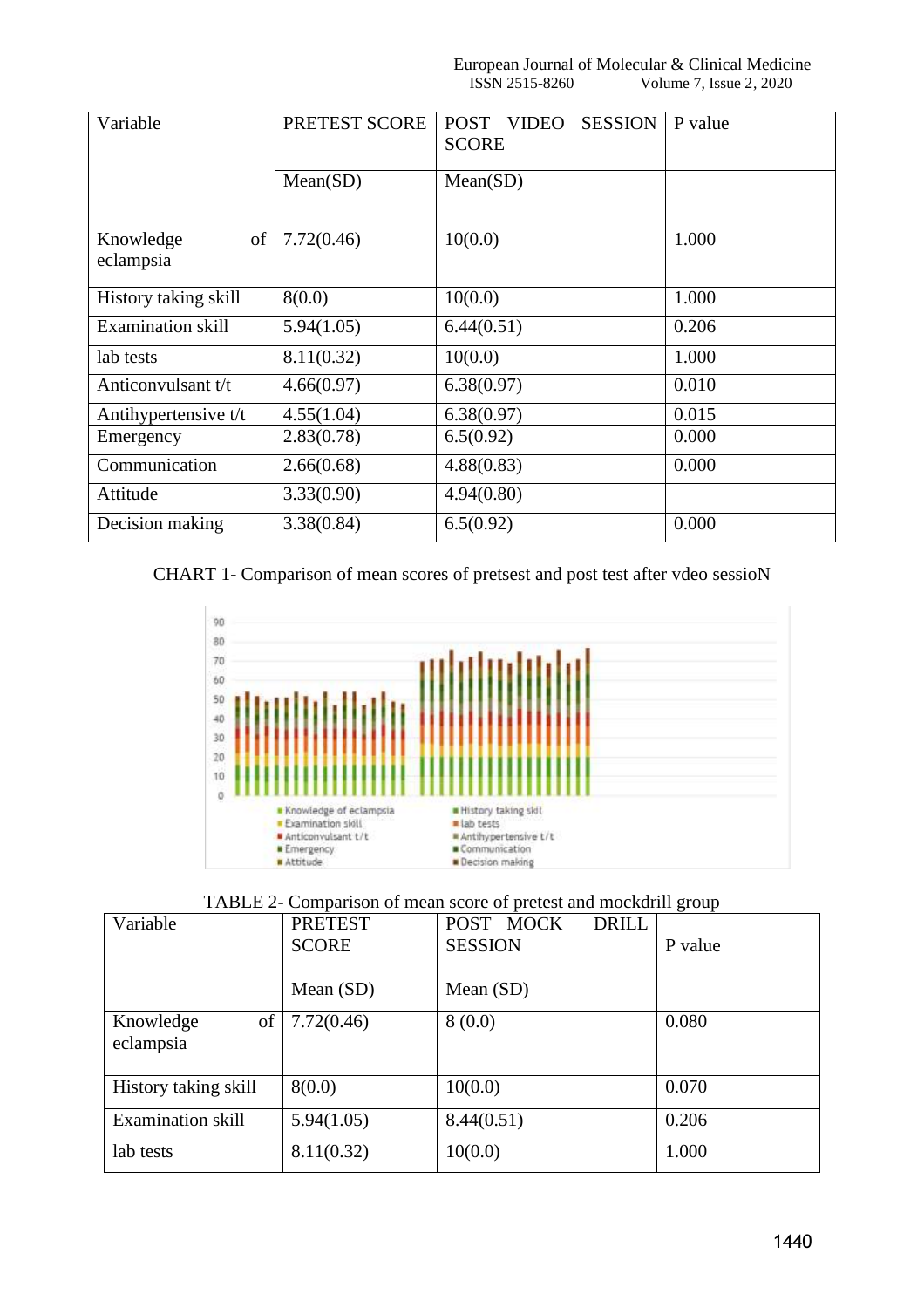#### European Journal of Molecular & Clinical Medicine<br>ISSN 2515-8260 Volume 7, Issue 2, 2020 Volume 7, Issue 2, 2020

| Anticonvulsant t/t   | 4.66(0.97) | 8.44(0.51) | 0.010 |
|----------------------|------------|------------|-------|
| Antihypertensive t/t | 4.55(1.04) | 8.38(0.50) | 0.015 |
| Emergency            | 2.83(0.78) | 8.44(0.51) | 0.000 |
| Communication        | 2.66(0.68) | 8.44(0.51) | 0.000 |
| Attitude             | 3.33(0.90) | 8.5(0.51)  | 0.000 |
| Decision making      | 3.38(0.84) | 7.44(0.70) | 0.000 |





| Variable                 |                      | Vedio session  | Moc drill session | Chi <sub>2</sub> | $\mathbf{P}$ |
|--------------------------|----------------------|----------------|-------------------|------------------|--------------|
|                          |                      |                |                   |                  | Value        |
| Knowledge                | Of<br>$\overline{2}$ | $13(72.22\%)$  | $13(72.22\%)$     | 0.00             | 1.000        |
| Eclampsia                |                      |                |                   |                  |              |
|                          | 3                    | 5(27.78%)      | 5(27.78%)         |                  |              |
|                          |                      |                |                   |                  |              |
| <b>History Taking</b>    | $\overline{2}$       | 18(100%)       | 18(100%)          | 0.00             | 1.000        |
|                          |                      |                |                   |                  |              |
| <b>Examination skill</b> | $\overline{0}$       | $4(22.22\%)$   | $\theta$          | 5.911            | 0.206        |
|                          | 1                    | 4(22.22%)      | 4(22.22%)         |                  |              |
|                          | $\overline{2}$       | $4(22.22\%)$   | 5(27.78%)         |                  |              |
|                          | 3                    | 5(27.78%)      | 5(27.78%)         |                  |              |
|                          | $\overline{4}$       | $1(5.56\%)$    | 4(22.22%)         |                  |              |
| Lab tests                |                      | $2(11.11\%)$   | $2(11.11\%)$      | 0.000            | 1.000        |
|                          | $\overline{2}$       | 16(88.89%)     | 16(88.89%)        |                  |              |
| Anti-convulsants         | $\boldsymbol{0}$     | 3(16.67%)      | $\Omega$          | 16.800           | 0.010        |
|                          | 1                    | 4(22.22%)      | $\overline{0}$    |                  |              |
|                          | $\overline{2}$       | 6(33.33%)      | 3(16.67%)         |                  |              |
|                          | 3                    | 4(22.22%)      | 4(22.22%)         |                  |              |
|                          | $\overline{4}$       | $\theta$       | 6(33.33%)         |                  |              |
|                          | 5                    | $1(5.56\%)$    | 4(22.22%)         |                  |              |
|                          | 6                    | $\overline{0}$ | $1(5.56\%)$       |                  |              |

| TABLE 3 - Comparison of improvement in WPBA assessment score |  |
|--------------------------------------------------------------|--|
|--------------------------------------------------------------|--|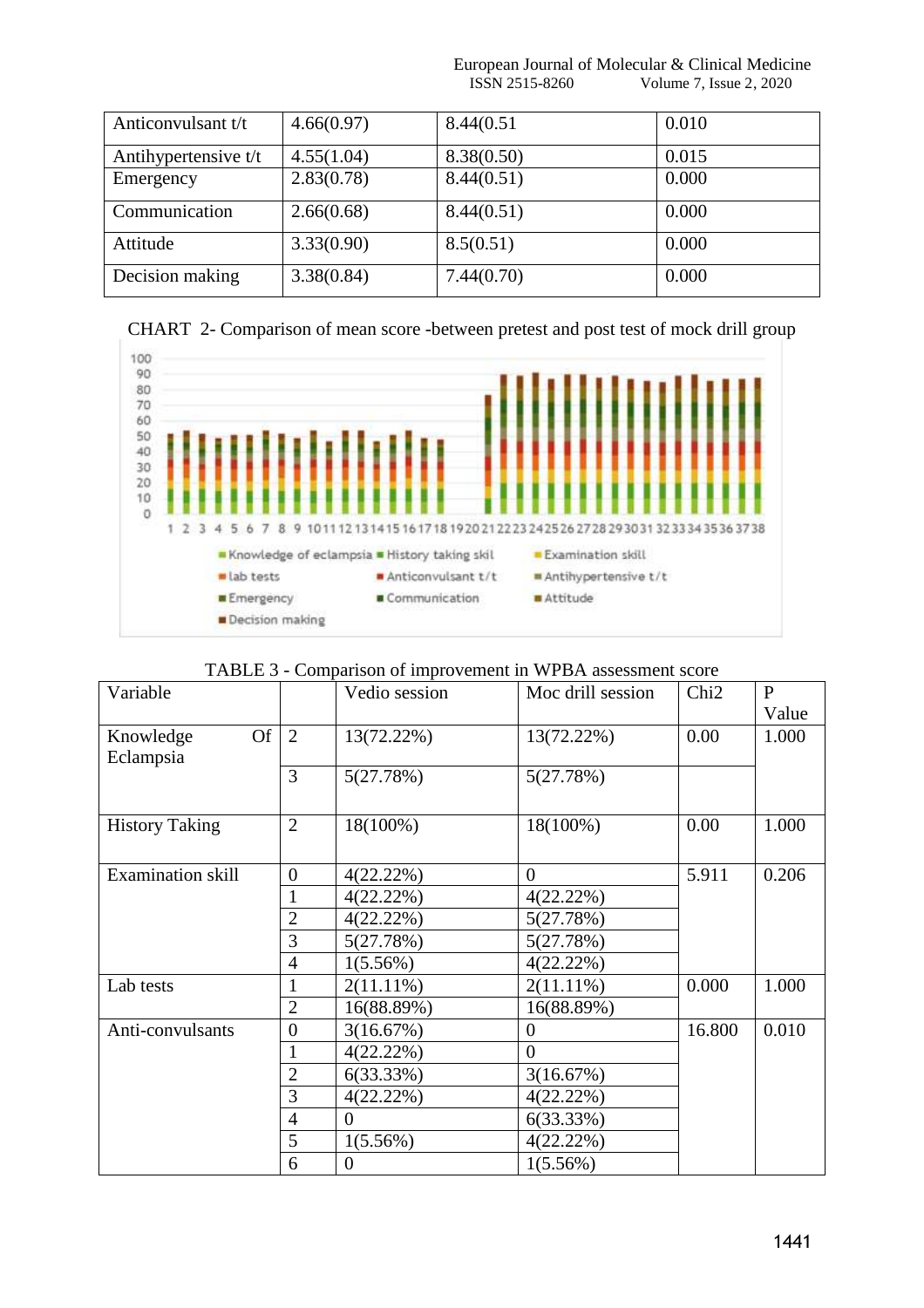European Journal of Molecular & Clinical Medicine ISSN 2515-8260 Volume 7, Issue 2, 2020

| Antihypertensive t/t | $\boldsymbol{0}$ | 4(22.22%)        | $\overline{0}$   | 15.772 | 0.015 |
|----------------------|------------------|------------------|------------------|--------|-------|
|                      | $\mathbf{1}$     | $2(11.11\%)$     | $\theta$         |        |       |
|                      | $\overline{2}$   | 8(44.44%)        | 3(16.67%)        |        |       |
|                      | $\overline{3}$   | $2(11.11\%)$     | 3(16.67%)        |        |       |
|                      | $\overline{4}$   | $1(5.56\%)$      | 7(38.89%)        |        |       |
|                      | $\overline{5}$   | $1(5.56\%)$      | 4(22.22%)        |        |       |
|                      | $\overline{6}$   | $\overline{0}$   | $1(5.56\%)$      |        |       |
| Emergency            | $\overline{2}$   | 3(16.67%)        | $\overline{0}$   | 19.376 | 0.002 |
|                      | $\overline{3}$   | 5(27.78%)        | $\overline{0}$   |        |       |
|                      | $\overline{4}$   | 5(27.78%)        | 2(1111%)         |        |       |
|                      | $\overline{5}$   | 5(27.78%)        | 6(33.33%)        |        |       |
|                      | $\overline{6}$   | $\mathbf{0}$     | 7(38.89%)        |        |       |
|                      | $\overline{7}$   | $\overline{0}$   | 3(16.67%)        |        |       |
| Communication        | $\boldsymbol{0}$ | $1(5.56\%)$      | $\overline{0}$   | 36.00  | 0.000 |
|                      | $\mathbf{1}$     | 5(27.78%)        | $\boldsymbol{0}$ |        |       |
|                      | $\overline{2}$   | 4(22.22%)        | $\overline{0}$   |        |       |
|                      | $\overline{3}$   | 5(27.78%)        | $\overline{0}$   |        |       |
|                      | $\overline{4}$   | 3(16.67%)        | $\overline{0}$   |        |       |
|                      | 5                | $\overline{0}$   | 6(33.33%)        |        |       |
|                      | $\overline{6}$   | $\overline{0}$   | 10(55.56%)       |        |       |
|                      | $\overline{7}$   | $\overline{0}$   | $2(11.11\%)$     |        |       |
| Attitude             | $\mathbf{1}$     | $11(61.11\%)$    | $\overline{0}$   | 32.00  | 0.000 |
|                      | $\overline{c}$   | 3(16.67%)        | $\overline{0}$   |        |       |
|                      | $\overline{3}$   | $2(11.11\%)$     | $2(11.11\%)$     |        |       |
|                      | $\overline{4}$   | $2(11.11\%)$     | $\overline{0}$   |        |       |
|                      | $\overline{5}$   | $\overline{0}$   | $11(61.11\%)$    |        |       |
|                      | $\overline{6}$   | $\boldsymbol{0}$ | 3(16.67%)        |        |       |
|                      | $\overline{7}$   | $\overline{0}$   | $2(11.11\%)$     |        |       |
| Decision making      | $\mathbf{1}$     | $2(11.11\%)$     | $\overline{0}$   | 25.090 | 0.000 |
|                      | $\overline{2}$   | 5(27.78%)        | $\overline{0}$   |        |       |
|                      | $\overline{3}$   | 6(33.33%)        | 5(27.78%)        |        |       |
|                      | $\overline{4}$   | $\overline{0}$   | $11(61.11\%)$    |        |       |
|                      | $\overline{5}$   | 4(22.22%)        | $\overline{0}$   |        |       |
|                      | $\overline{6}$   | $1(5.56\%)$      | $\overline{0}$   |        |       |
|                      | $\overline{7}$   | $\overline{0}$   | $2(11.11\%)$     |        |       |

CHART 3- Improvement in WPBA score in two groups individually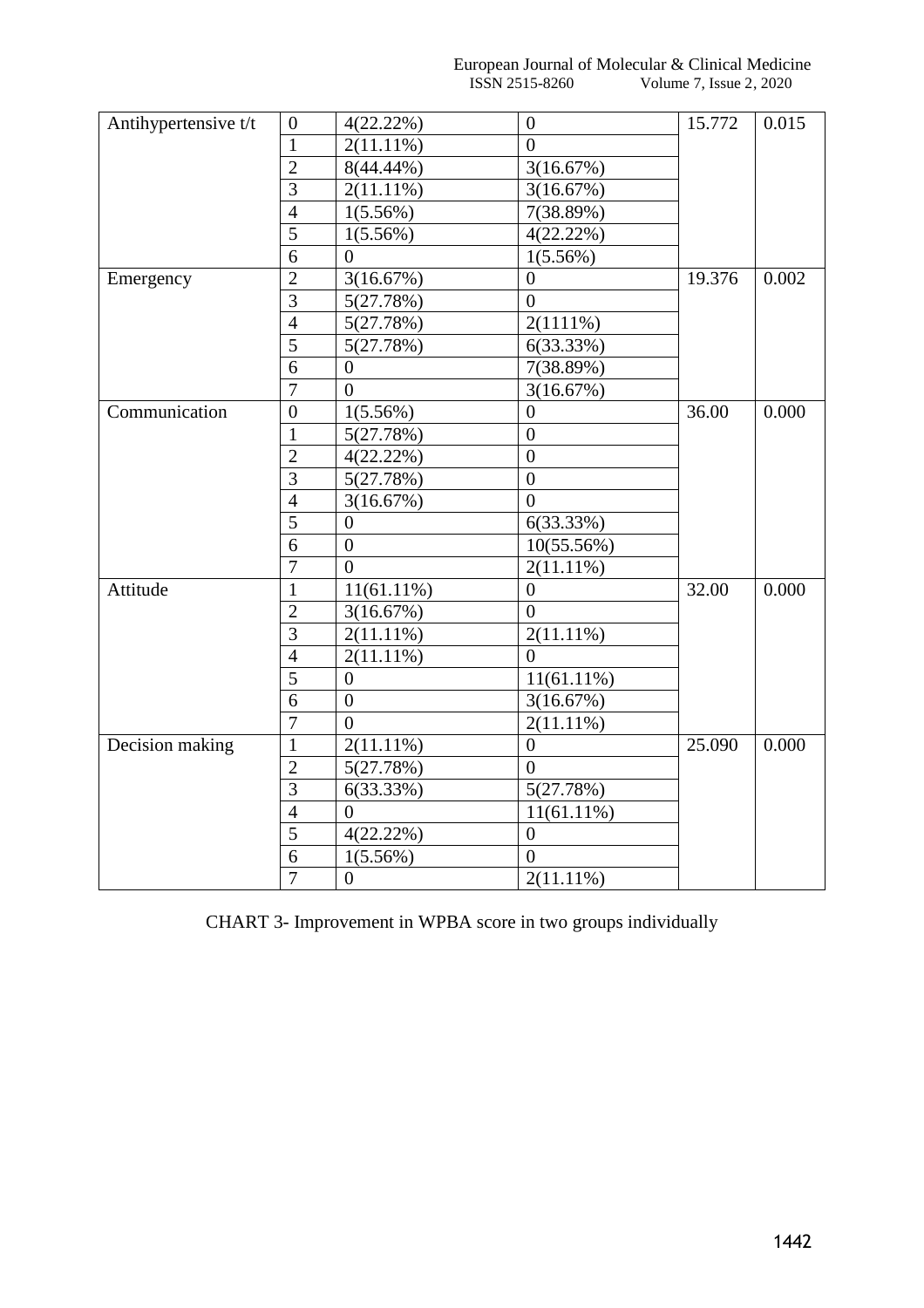

CHART 4 Perception of pg students about eclampsia management skill s



## **DISCUSSION**

The aim of this study was to compare the effectiveness of traditional video demonstration vs. performing mock drill as a T-L method in terms of competencies of postgraduate students regarding managing emergency clinical situations in OBGY and study perception of postgraduate students of both methods.

As evident in Table 1 And 2 And Chart 1 And 2 the pretest WPBA (OSCE) scores in both were below average in all domains mainly poor in psychomotor skills.

Daniel et al performed 'Prospective Randomized Trial of Simulation Versus Didactic Teaching for Obstetrical Emergencies'. They concluded that there was no statistical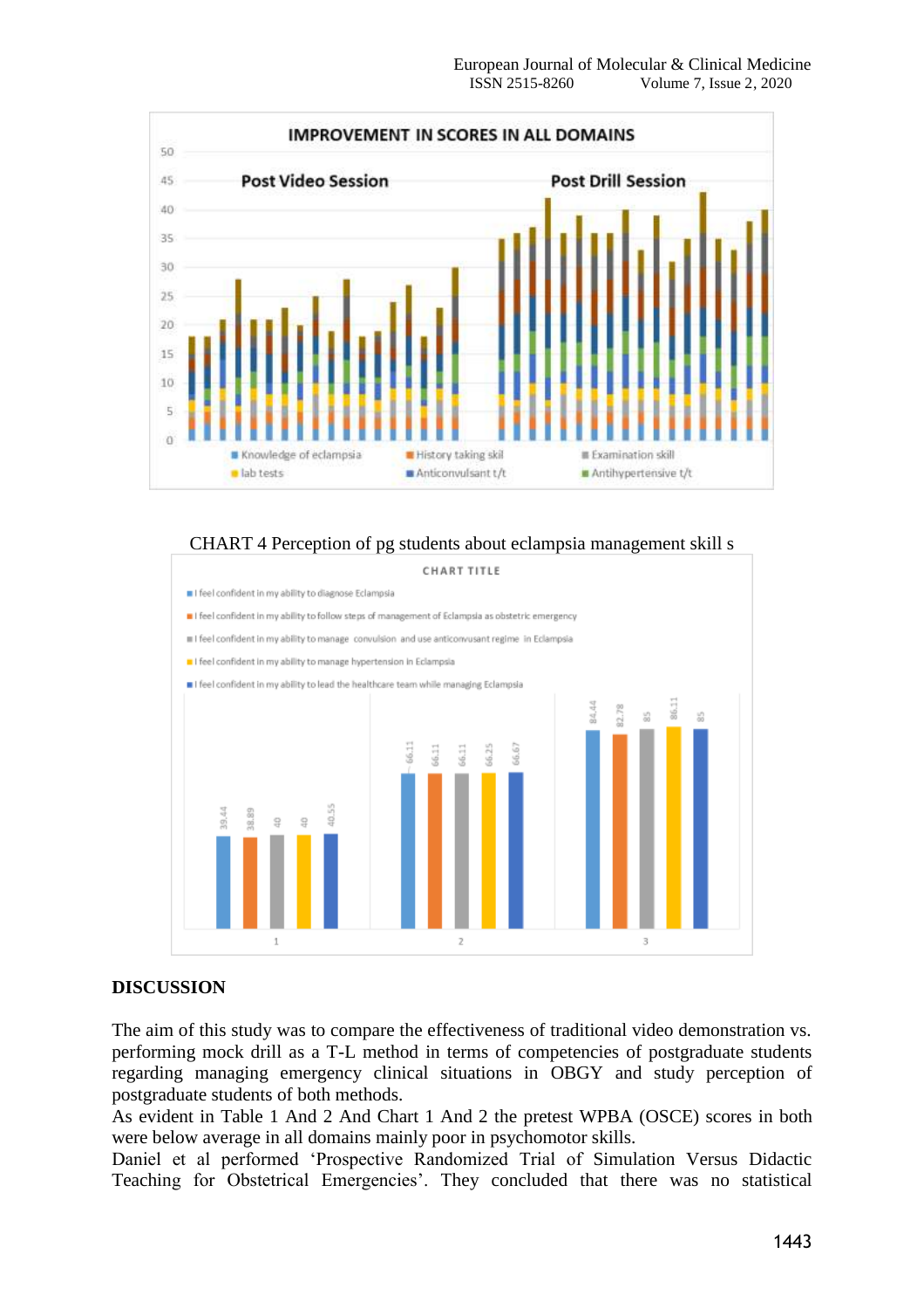difference found between the groups on the pre-training and pretesting multiple-choice questionnaire scores. Performance testing performed as a labor and delivery drill showed statistically significant higher scores for the simulation-trained group for both shoulder dystocia (Sim = 11.75, Did = 6.88, P = 0.002) and eclampsia management (Sim = 13.25, Did  $= 11.38$ ,  $P = 0.032$ ).(7)

With emphasis on patient safety and quality outcomes in social consciousness and payer system necessitates that medical educators use high-quality, reliable, valid, educationally sound assessment methods. Workplace based assessment allows the academicians and clinicians to evaluate overall performance levels of trainees.at the same time it is helpful in improving the teaching learning the above findings tell us the skills of post graduate trainees is overestimated when it comes to management and needs periodic assessment of skills in managing obstetric emergencies specially where prompt assessment and management skills are needed. As studied by Neema et al the OSCE scores of post graduate students showed poor results specially in haigher domains. (8)

As seen in Table 1 And Chart 1 - The mean scores of pre-session (baseline) WPBA scores of all 18 pg students in following domains viz. Knowledge of eclampsia ,History taking skill, Examination skill lab tests, Anticonvulsant t/t, Antihypertensive t/t Emergency, Communication, Attitude, Decision making were 7.72(0.46),8(0.0),5.94(1.05) ,8.11(0.32) ,4.66(0.97) ,4.55(1.04) 2.83(0.78), 2.66(0.68) ,3.33(0.90), 3.38(0.84) respectively whereas scores after video session were 10(0.0) ,10(0.0) ,6.44(0.51),10(0.0) ,6.38(0.97) ,6.38(0.97) ,6.5(0.92) ,4.88(0.83) ,4.94(0.80),6.5(0.92) and that after MOCK drills

were10(0.0),10(0.0), 8.44(0.51), 10(0.0), 8.44(0.5), 8.38(0.50), 8.44(0.51), 8.44(0.51), 8.5(0.51),7.44(0.70).

The results in the table show that the WPBA scores were low mainly in the psychomotor domains like examination treatment communication and attitude as well as decision making. Similar results were found by Monica Maria Siaulys et al in their project on Obstetric emergency simulation training course: experience of a private-public partnership in Brazil(9) The values after the video and the mock drill session show increase in score in both groups more in MOCK drill group in terms of psychomotor skills.

As seen In Table 3 Chart 3- The improvement in scores is better in mock drill group than in the video session group specifically in higher domains while that in the knowledge domains there is no significant difference as is evident with p value. The p values in following domains viz. knowledge of eclampsia ,history taking skill, examination skill lab tests, anticonvulsant t/t, antihypertensive t/t emergency, communication, attitude, Decision making are as follows 1.000,1.000, 0.206 ,1.000 ,0.010 ,0.015, 0.002, 0.000, 0.000, 0.000 respectively suggesting that the higher domains improve better with practically doing the skill related task than seeing it.

As shown in table 4 chart 4,the perception of post graduate students about their confidence level for management of eclampsia. in terms of following aspects VIA. ability to diagnose Eclampsia, follow steps of management of Eclampsia as obstetric emergency ,manage convulsion and use anticonvulsant regime in Eclampsia, manage hypertension in Eclampsia, lead the healthcare team while managing eclampsia were assessed .it was found that there was improvement in all aspects after both sessions. The improvement in confidence level that the student felt was specifically more after mock drill than that after video sessions as may be they actually performed those skills. In a study done by Green M et al with nurses as participants with aim to measure perceived confidence and competence in resuscitation before and after Advanced Cardiac Life Support (ACLS) certification in combination with obstetric drills they found that the confidence of nurses increased by 35% and nurse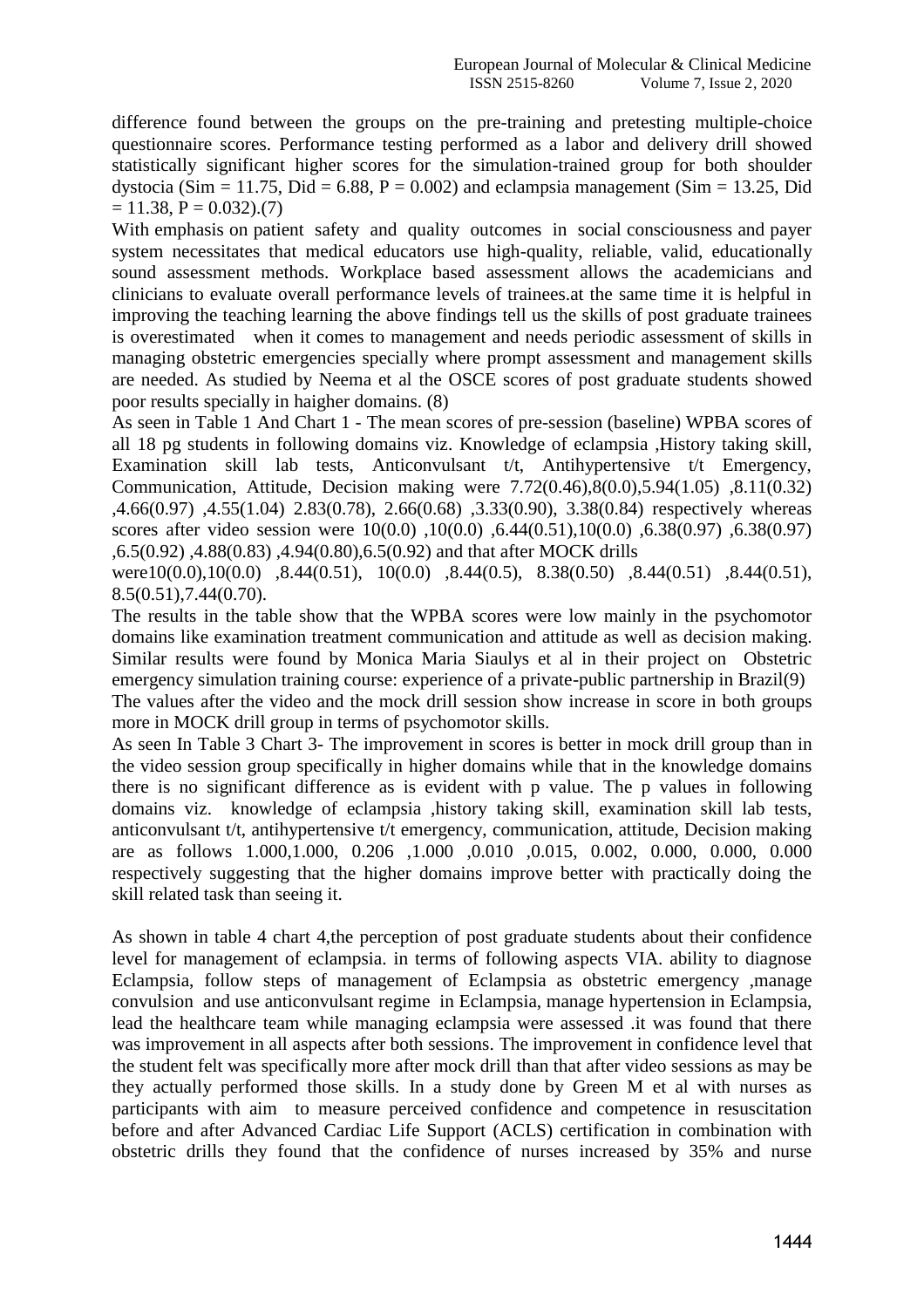competence increased by 32%. (2). An educationally sound program that included classroom time and focused drills led to increased perceived confidence and competence for nurses.

Daniels K et al performed prospective randomized trial of simulation versus didactic teaching for obstetrical emergencies.

They also found similar results that performance testing performed as a labour and delivery drill showed statistically significant higher scores for the simulation-trained group for both shoulder dystocia (Sim = 11.75, Did = 6.88, P = 0.002) and eclampsia management (Sim = 13.25, Did = 11.38,  $P = 0.032$ . They concluded that in an academic training program, didactic and simulation-trained groups showed equal results on written test scores. Simulation-trained teams had superior performance scores when tested in a labour and delivery drill. Simulation should be used to enhance obstetrical emergency training in resident education (7). Few of the articles reflected on related issues addressed in this study (10-12). Jain et al reported about SNAPPS Clinical Reasoning in Outpatient Settings(13). Shrivastava et al focussed on implications of artificial intelligence (al) on dynamics of medical education and care (14). Tote et al studied about perception regarding narrative and reflective writing among fellowship candidates (15). Some articles also reflected on Cultural Competency Framework and healthcare manpower estimates in public health (16-18).

Future research (should be) is planned to see effect of mock drills on improvement on patient outcomes (morbidity and mortality) in terms of emergency obstetric care.

## **CONCLUSION AND IMPLICATIONS**

The WPBA assessment score is below satisfactory landmarks while assessing competencies of management of emergency clinical cases and needs to be assessed for post graduate training.

There is improvement in WPBA score after both traditional video lecture and mock drills on skill based competencies of post graduate medical students in managing eclampsia as emergency clinical situation

The improvement in WPBA score of mock drills is much better than that seen after video sessions on skill based competencies of post graduate medical students in managing emergency clinical situation

The higher level domain score improved with higher scores competencies improved the change in skill based competency assessment score was much more after mock drill than that after video session.

The perceptions of students regarding their confidence level in diagnosing and managing improved more after Mock drill especially in psychomotor and affective domains.

There is significantly more improvement in skill based competencies of post graduate students when they underwent mock drill session than that after video sessions for management of eclampsia as obstetric emergency .Hence mock drills should be part of routine post graduate training for simulation of management of emergencies apart from didactic video sessions for better acquisition of skill based competencies.

## **REFERENCES**

[1] Chacko. Simulation-based medical education: Using best practices and curriculum mapping to maximize educational benefits in the context of shift toward competency-based medical education [Internet]. [cited 2018 Oct 1]. Available from: http://www.amhsjournal.org/article.asp?issn=2321-

4848;year=2017;volume=5;issue=1;spage=9;epage=15;aulast=Chacko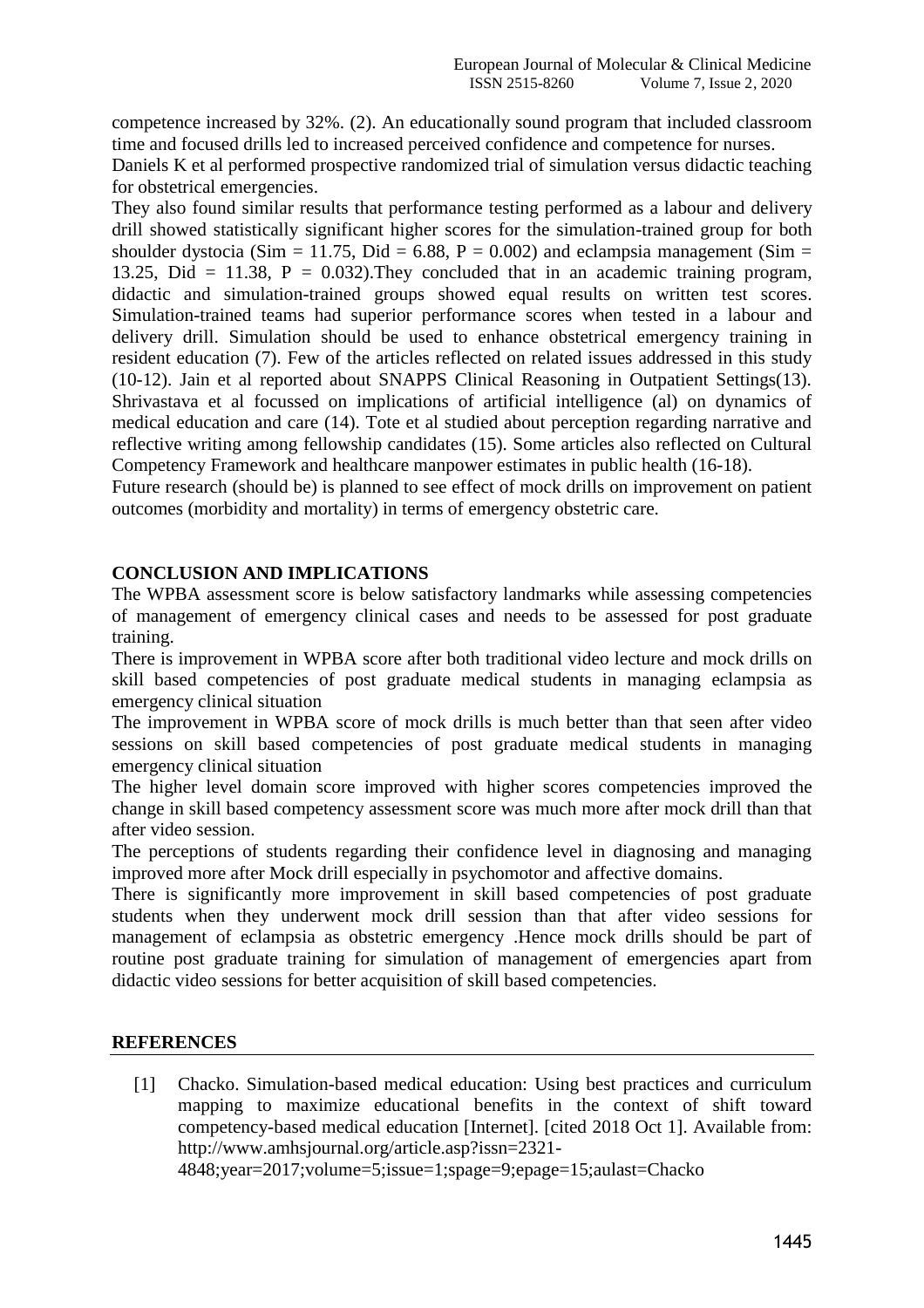- [2] Green M, Rider C, Ratcliff D, Woodring BC. Developing a Systematic Approach to Obstetric Emergencies. J Obstet Gynecol Neonatal Nurs JOGNN. 2015 Oct;44(5):677–82.
- [3] Run emergency obstetric skills and drills training [Internet]. Royal College of Obstetricians & amp; Gynaecologists. [cited 2018 Oct 1]. Available from: https://www.rcog.org.uk/en/careers-training/workplace-workforce-issues/improvingworkplace-behaviours-dealing-with-undermining/undermining-toolkit/departmentaland-team-interventions/run-emergency-obstetric-skills-and-drills-training/
- [4] Walker D, Cohen S, Fritz J, Olvera M, Lamadrid-Figueroa H, Cowan JG, et al. Team training in obstetric and neonatal emergencies using highly realistic simulation in Mexico: impact on process indicators. BMC Pregnancy Childbirth [Internet]. 2014 Nov 20;14. Available from: https://www.ncbi.nlm.nih.gov/pmc/articles/PMC4243314/
- [5] Singh A, Nandi L. Obstetric Emergencies: Role of Obstetric Drill for a Better Maternal Outcome. J Obstet Gynaecol India. 2012 Jun;62(3):291–6.
- [6] BanduraGuide2006.pdf [Internet]. [cited 2018 Oct 6]. Available from: https://www.uky.edu/~eushe2/Bandura/BanduraGuide2006.pdf
- [7] Daniels K, Arafeh J, Clark A, Waller S, Druzin M, Chueh J. Prospective Randomized Trial of Simulation Versus Didactic Teaching for Obstetrical Emergencies: Simul Healthc J Soc Simul Healthc. 2010 Feb;5(1):40–5.
- [8] Effectiveness of Objectively Structured Clinical Examination in Postgraduate Training in Obstetrics and Gynecology to Improve Clinical Examination Skills [Internet]. ResearchGate. [cited 2019 Apr 27]. Available from: https://www.researchgate.net/publication/327774968 Effectiveness of Objectively \_Structured\_Clinical\_Examination\_in\_Postgraduate\_Training\_in\_Obstetrics\_and\_G ynecology\_to\_Improve\_Clinical\_Examination\_Skills
- [9] Siaulys MM, da Cunha LB, Torloni MR, Kondo MM. Obstetric emergency simulation training course: experience of a private-public partnership in Brazil. Reprod Health. 2019 Feb 27;16(1):24.
- [10] Goyal, R.C., S.G. Choudhari, and S.R. Tankhiwale. "Assessment of Competency Based Medical Internship Training with 'Cumulative Grade Points Average System'-An Innovative Step towards Meeting 'Vision 2015' of Medical Council of India.‖ *Indian Journal of Public Health Research and Development* 9, no. 8 (2018): 155–62. https://doi.org/10.5958/0976-5506.2018.00713.1.
- [11] Srivastava, T.K., V. Mishra, and L.S. Waghmare. "Formative Assessment Classroom Techniques (FACts) for Better Learning in Pre-Clinical Medical Education: A Controlled Trial." *Journal of Clinical and Diagnostic Research* 12, no. 9 (2018): JC01–8. https://doi.org/10.7860/JCDR/2018/35622.11969.
- [12] Jagzape, A., T. Jagzape, and S. Pathak. "Medical Education Terminologies: Do These Really Percolate to the Level of Medical Students? A Survey." Journal of Clinical and Diagnostic Research 11, no. 9 (2017): JC01–5. https://doi.org/10.7860/JCDR/2017/26582.10631.